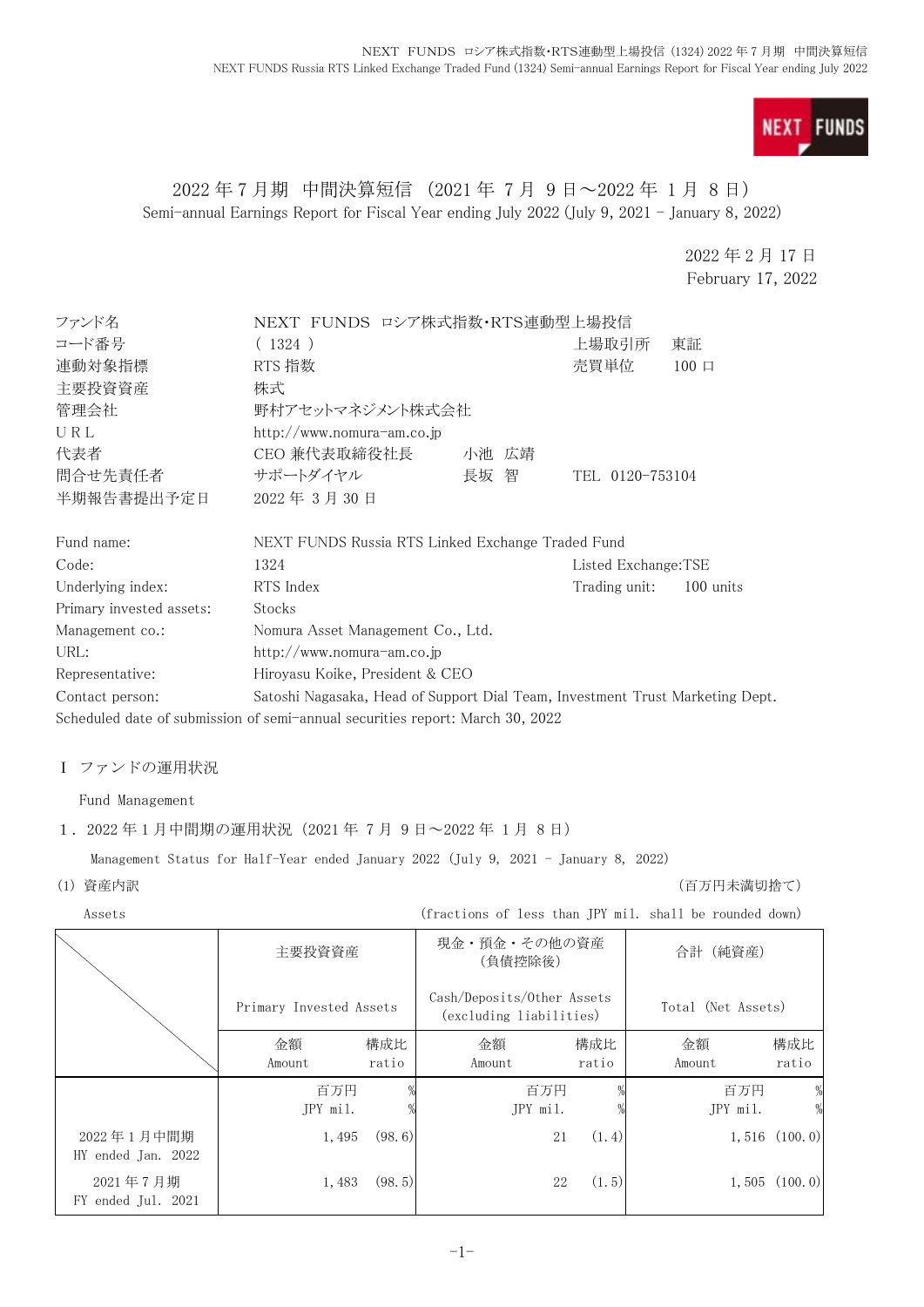NEXT FUNDS ロシア株式指数・RTS連動型上場投信 (1324) 2022 年 7 月期 中間決算短信 NEXT FUNDS Russia RTS Linked Exchange Traded Fund (1324) Semi-annual Earnings Report for Fiscal Year ending July 2022

(2) 設定・解約実績 (5) アンチュー インスター (5) アンチュー (5) アンチュー (千口未満切捨て)

Creation and Redemption (fractions of less than one thousand units shall be rounded down)

|                                  | 前計算期間末<br>発行済口数<br>No. of Issued Units<br>at End of Previous<br>Fiscal Period<br>(1) | 設定口数<br>No. of Units Created<br>(Q) | 解約口数<br>No. of Units<br>Redeemed<br>$\left( \circledS \right)$ | 当中間計算期間末<br>発行済口数<br>No. of Issued Units<br>at End of Semi-annual<br>Period<br>$(①+②-③)$ |
|----------------------------------|--------------------------------------------------------------------------------------|-------------------------------------|----------------------------------------------------------------|------------------------------------------------------------------------------------------|
| 2022年1月中間期<br>HY ended Jan. 2022 | 千口<br>'000 units<br>8,663                                                            | 千口<br>'000 units                    | 千口<br>'000 units                                               | 千口<br>'000 units<br>8,663                                                                |

(3) 基準価額

Net Asset Value

|                                  | 総資産<br>Total Assets<br>$\mathcal{L}(\mathbb{D})$ | 負債<br>Liabilities<br>(Q) | 純資産<br>Net Assets<br>$(3(0-2)$ | 100 口当り基準価額<br>((3)/当中間計算期間末(前計算期末)<br>発行済口数)×100)<br>Net Asset Value per 100 units<br>((③/No. of Issued Units at End of Semi-annual<br>Period(Previous Fiscal Period)) $\times$ 100) |
|----------------------------------|--------------------------------------------------|--------------------------|--------------------------------|---------------------------------------------------------------------------------------------------------------------------------------------------------------------------------------|
|                                  | 百万円<br>JPY mil.                                  | 百万円<br>$IPY$ mil.        | 百万円<br>JPY mil.                | <b>JPY</b>                                                                                                                                                                            |
| 2022年1月中間期<br>HY ended Jan. 2022 | 1,524                                            |                          | 1,516                          | 17,501                                                                                                                                                                                |
| 2021年7月期<br>FY ended Jul. 2021   | 1,572                                            | 67                       | 1,505                          | 17,378                                                                                                                                                                                |

2.会計方針の変更

Change in Accounting Policies

| ① 会計基準等の改正に伴う変更                                             | 無 |     |
|-------------------------------------------------------------|---|-----|
| Changes accompanying revision to accounting standards, etc. |   | No  |
| ② ①以外の変更                                                    | 無 |     |
| Changes other than those in $(l)$                           |   | No. |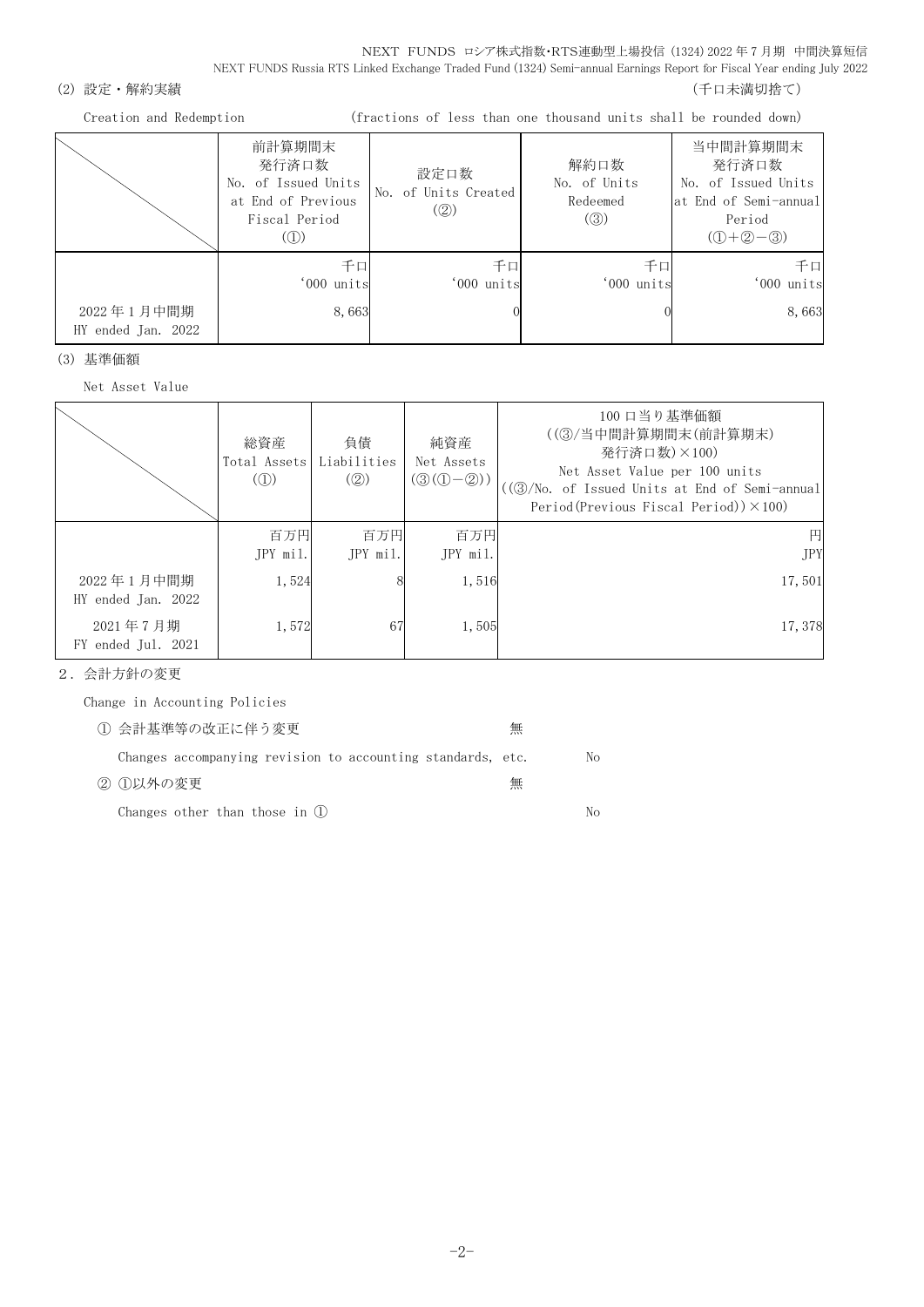# Ⅱ 中間財務諸表等 Semi-annual Financial Statements

## (1)【中間貸借対照表】 Semi-annual Balance Sheet

|                                                     |                                                                 | (単位:円) (Unit:JPY)                                                                |
|-----------------------------------------------------|-----------------------------------------------------------------|----------------------------------------------------------------------------------|
|                                                     | 第13期<br>(2021年7月8日現在)<br>13th Fiscal Year<br>As of July 8, 2021 | 第14期中間計算期間末<br>(2022年1月8日現在)<br>14th Semi-annual Period<br>As of January 8, 2022 |
|                                                     | 金額 Amount                                                       | 金額 Amount                                                                        |
| 資産の部<br>Assets                                      |                                                                 |                                                                                  |
| 流動資産<br>Current assets                              |                                                                 |                                                                                  |
| 預金<br>Deposits                                      | 13, 105, 506                                                    | 9, 438, 859                                                                      |
| コール・ローン<br>Call loans                               | 7, 932, 608                                                     | 10, 840, 471                                                                     |
| 株式<br>Stocks                                        | 1, 483, 437, 782                                                | 1, 495, 020, 632                                                                 |
| 派生商品評価勘定<br>Revaluation of derivatives              |                                                                 | 10,616                                                                           |
| 未収入金<br>Accounts receivable - other                 | 59, 987, 907                                                    |                                                                                  |
| 未収配当金<br>Accrued dividends receivable               | 8, 448, 820                                                     | 9,633,850                                                                        |
| 流動資産合計<br>Total current assets                      | 1, 572, 912, 623                                                | 1, 524, 944, 428                                                                 |
| 資産合計<br>Total assets                                | 1, 572, 912, 623                                                | 1, 524, 944, 428                                                                 |
| 負債の部<br>Liabilities                                 |                                                                 |                                                                                  |
| 流動負債<br>Current liabilities                         |                                                                 |                                                                                  |
| 派生商品評価勘定<br>Revaluation of derivatives              | 9,632                                                           |                                                                                  |
| 未払収益分配金<br>Unpaid dividends                         | 59, 865, 130                                                    |                                                                                  |
| 未払受託者報酬<br>Trustee fees payable                     | 380, 222                                                        | 444,019                                                                          |
| 未払委託者報酬<br>Investment trust management fees payable | 6, 843, 832                                                     | 7,992,279                                                                        |
| 未払利息<br>Accrued interest expenses                   | 5                                                               |                                                                                  |
| その他未払費用<br>Other accrued expenses                   | 272, 938                                                        | 314, 197                                                                         |
| 流動負債合計<br>Total current liabilities                 | 67, 371, 759                                                    | 8,750,497                                                                        |
| 負債合計<br>Total liabilities                           | 67, 371, 759                                                    | 8,750,497                                                                        |
| 純資産の部<br>Net assets                                 |                                                                 |                                                                                  |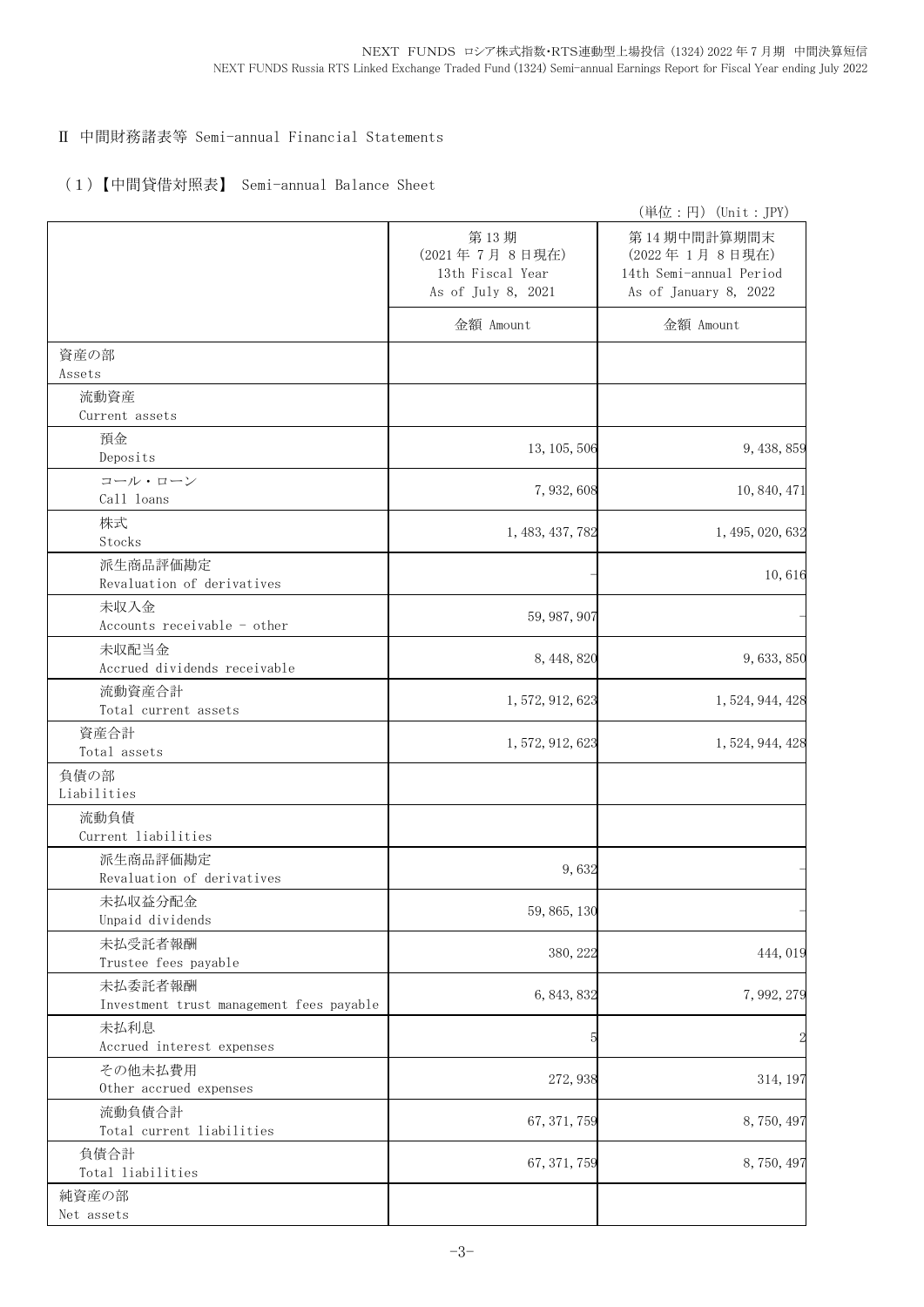| 元本等<br>Principal and other                  |                           |                           |
|---------------------------------------------|---------------------------|---------------------------|
| 元本<br>Principal                             | 1, 992, 616, 500          | 1, 992, 616, 500          |
| 剰余金<br>Surplus                              |                           |                           |
| 中間剰余金又は中間欠損金(△)<br>Balance at end of period | $\triangle$ 487, 075, 636 | $\triangle$ 476, 422, 569 |
| (分配準備積立金)<br>(Reserve for distribution)     | 72,738                    | 72,738                    |
| 元本等合計<br>Total principal and other          | 1, 505, 540, 864          | 1, 516, 193, 931          |
| 純資産合計<br>Total net assets                   | 1, 505, 540, 864          | 1, 516, 193, 931          |
| 負債純資産合計<br>Total liabilities and net assets | 1, 572, 912, 623          | 1, 524, 944, 428          |

(2)【中間損益及び剰余金計算書】 Semi-annual Statement of Income and Retained Earnings

|                                                                               |                                                                                                                      | (単位:円) (Unit: JPY)                                                                                                   |
|-------------------------------------------------------------------------------|----------------------------------------------------------------------------------------------------------------------|----------------------------------------------------------------------------------------------------------------------|
|                                                                               | 第13期中間計算期間<br>2020年7月9日<br>自<br>至<br>2021年1月8日<br>13th Semi-annual Period<br>From July 9, 2020<br>to January 8, 2021 | 第14期中間計算期間<br>2021年7月9日<br>目<br>至<br>2022年1月8日<br>14th Semi-annual Period<br>From July 9, 2021<br>to January 8, 2022 |
|                                                                               | 金額 Amount                                                                                                            | 金額 Amount                                                                                                            |
| 営業収益<br>Operating revenue                                                     |                                                                                                                      |                                                                                                                      |
| 受取配当金<br>Dividend income                                                      | 41, 113, 523                                                                                                         | 38, 786, 491                                                                                                         |
| 受取利息<br>Interest income                                                       | 711                                                                                                                  | 301                                                                                                                  |
| 有価証券売買等損益<br>Profit and loss on buying and selling of<br>securities and other | 171, 354, 733                                                                                                        | $\triangle$ 90, 593, 429                                                                                             |
| 為替差損益<br>Foreign exchange gains or losses                                     | $\triangle 37, 148, 957$                                                                                             | 74, 336, 449                                                                                                         |
| 営業収益合計<br>Total operating revenue                                             | 175, 320, 010                                                                                                        | 22, 529, 812                                                                                                         |
| 営業費用<br>Operating expenses                                                    |                                                                                                                      |                                                                                                                      |
| 支払利息<br>Interest expenses                                                     | 1,586                                                                                                                | 1,801                                                                                                                |
| 受託者報酬<br>Trustee fees                                                         | 308, 355                                                                                                             | 444, 019                                                                                                             |
| 委託者報酬<br>Investment trust management fees                                     | 5, 550, 361                                                                                                          | 7,992,279                                                                                                            |
| その他費用<br>Other expenses                                                       | 3, 019, 962                                                                                                          | 3, 438, 646                                                                                                          |
| 営業費用合計<br>Total operating expenses                                            | 8,880,264                                                                                                            | 11, 876, 745                                                                                                         |
| 営業利益又は営業損失 (△)<br>Operating profit (loss)                                     | 166, 439, 746                                                                                                        | 10, 653, 067                                                                                                         |
| 経常利益又は経常損失(△)                                                                 | 166, 439, 746                                                                                                        | 10, 653, 067                                                                                                         |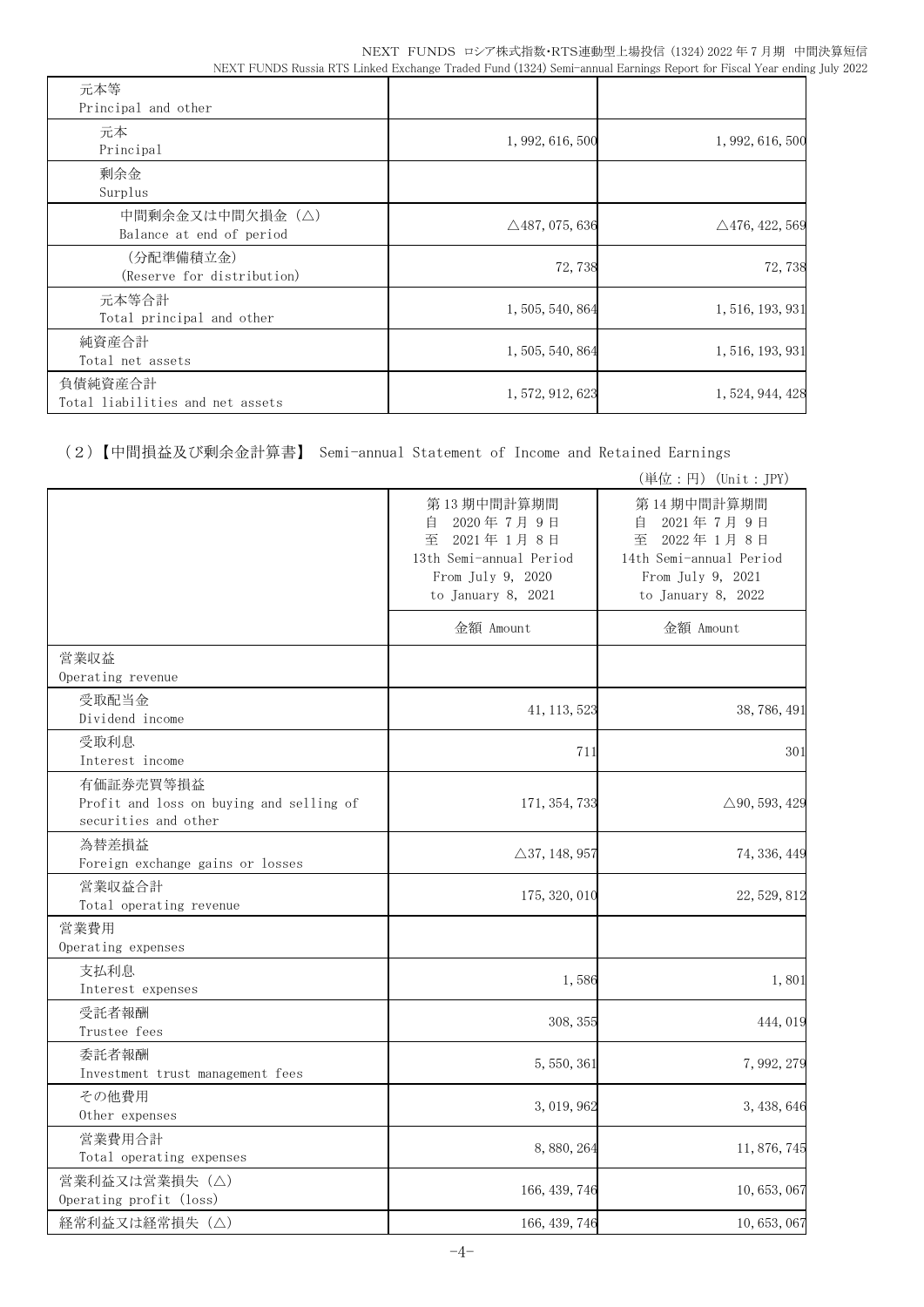NEXT FUNDS ロシア株式指数・RTS連動型上場投信 (1324) 2022 年 7 月期 中間決算短信 NEXT FUNDS Russia RTS Linked Exchange Traded Fund (1324) Semi-annual Earnings Report for Fiscal Year ending July 2022

| Ordinary profit (loss)                                                                                   |                           |                           |
|----------------------------------------------------------------------------------------------------------|---------------------------|---------------------------|
| 中間純利益又は中間純損失(△)<br>Profit (loss)                                                                         | 166, 439, 746             | 10, 653, 067              |
| 一部解約に伴う中間純利益金額の分配額又は一部解<br>約に伴う中間純損失金額の分配額(△)<br>Distribution of profit loss from partial<br>redemptions |                           |                           |
| 期首剰余金又は期首欠損金(△)<br>Surplus (deficit) at beginning of period                                              | $\triangle$ 889, 782, 371 | $\triangle$ 487, 075, 636 |
| 剰余金増加額又は欠損金減少額<br>Increase in surplus or decrease in deficit                                             |                           |                           |
| 剰余金減少額又は欠損金増加額<br>Decrease in surplus or increase in deficit                                             |                           |                           |
| 分配金<br>Dividends                                                                                         |                           |                           |
| 中間剰余金又は中間欠損金(△)<br>Balance at end of period                                                              | $\triangle$ 723, 342, 625 | $\triangle$ 476, 422, 569 |

# (3)【中間注記表】

### (重要な会計方針に係る事項に関する注記)

| 1. 運用資産の評価基準及び評価方法 | 株式                                                                                          |
|--------------------|---------------------------------------------------------------------------------------------|
|                    | 原則として時価で評価しております。                                                                           |
|                    | 時価評価にあたっては、市場価格のある有価証券についてはその最終相場(計算日                                                       |
|                    | に最終相場のない場合には、直近の日の最終相場)で評価しております。                                                           |
|                    | 為替予約取引                                                                                      |
|                    | 計算日において予約為替の受渡日の対顧客先物相場の仲値で評価しております。                                                        |
| 算基準                | 2.外貨建資産・負債の本邦通貨への換信託財産に属する外貨建資産・負債の円換算は、原則として、わが国における計算 <br> 期間末日の対顧客電信売買相場の仲値によって計算しております。 |
| 3.費用・収益の計上基準       | 受取配当金                                                                                       |
|                    | 原則として配当落ち日において、確定配当金額又は予想配当金額を計上しておりま<br>す。                                                 |
|                    | 投資信託受益証券については、原則として収益分配金落ち日において、当該収益分                                                       |
|                    | 配金額を計上しております。                                                                               |
|                    | 有価証券売買等損益                                                                                   |
|                    | 約定日基準で計上しております。                                                                             |
|                    | 為替差損益                                                                                       |
|                    | 約定日基準で計上しております。                                                                             |
|                    | 4.金融商品の時価等に関する事項の補金融商品の時価の算定においては一定の前提条件等を採用しているため、異なる前                                     |
| 足説明                | 提条件等によった場合、当該価額が異なることもあります。                                                                 |
|                    | また、デリバティブ取引に関する契約額等は、あくまでもデリバティブ取引におけ                                                       |
|                    | る名目的な契約額または計算上の想定元本であり、当該金額自体がデリバティブ取                                                       |
|                    | 引の市場リスクの大きさを示すものではありません。                                                                    |
| 5. その他             | 当ファンドの中間計算期間は、2021 年 7月 9日から 2022 年 1月 8日までとなっ                                              |
|                    | ております。                                                                                      |

#### (中間貸借対照表に関する注記)

|    | 第13期                                                |    | 第 14 期中間計算期間末                          |                  |
|----|-----------------------------------------------------|----|----------------------------------------|------------------|
|    | 2021年7月8日現在                                         |    | 2022年1月8日現在                            |                  |
|    | 計算期間の末日における受益権の総数                                   |    | 中間計算期間の末日における受益権の総数                    |                  |
|    | $8,663,550 \Box$                                    |    |                                        | $8,663,550 \Box$ |
| 2. | 投資信託財産計算規則第55条の6第1項第10号に規<br>定する額                   | 2. | 投資信託財産計算規則第55条の6第1項第10号に規<br>定する額      |                  |
| 3. | 487, 075, 636 円<br>元本の欠損<br>計算期間の末日における1単位当たりの純資産の額 | 3. | 元本の欠損<br>中間計算期間の末日における1単位当たりの純資産の<br>額 | 476, 422, 569 円  |
|    | 1口当たり純資産額<br>173.78 円                               |    | 1口当たり純資産額                              | 175.01円          |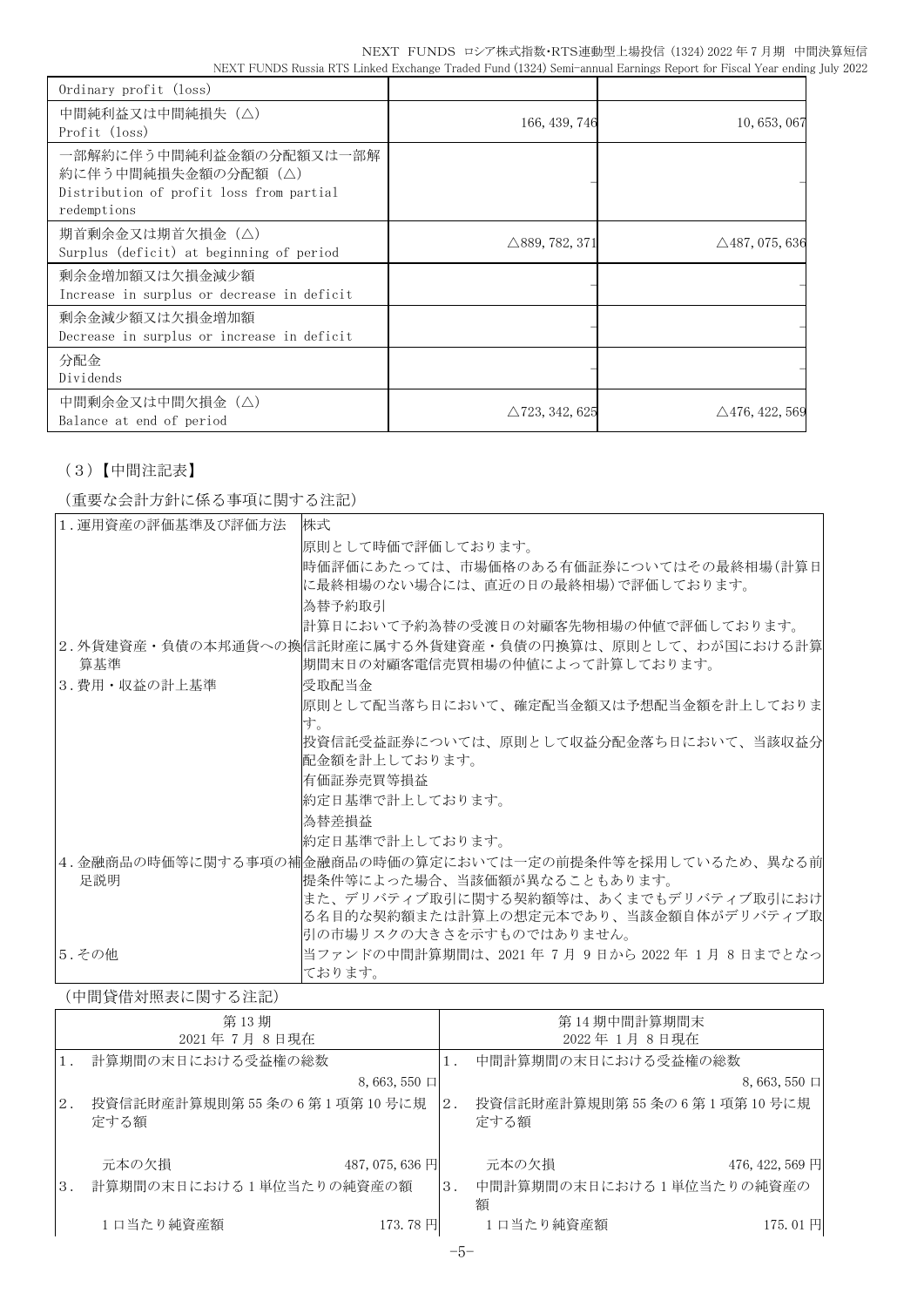NEXT FUNDS ロシア株式指数・RTS連動型上場投信 (1324) 2022 年 7 月期 中間決算短信

NEXT FUNDS Russia RTS Linked Exchange Traded Fund (1324) Semi-annual Earnings Report for Fiscal Year ending July 2022 (100 口当たり純資産額) (17,378 円) (100 口当たり純資産額) (17,501 円)

(中間損益及び剰余金計算書に関する注記)

該当事項はありません。

(金融商品に関する注記)

金融商品の時価等に関する事項

| 第13期                       | 第 14 期中間計算期間末              |
|----------------------------|----------------------------|
| 2021年7月8日現在                | 2022年1月8日現在                |
| 1. 貸借対照表計上額、時価及び差額         | 1. 中間貸借対照表計上額、時価及び差額       |
| 貸借対照表上の金融商品は原則としてすべて時価で評価し | 中間貸借対照表上の金融商品は原則としてすべて時価で評 |
| ているため、貸借対照表計上額と時価との差額はありませ | 価しているため、中間貸借対照表計上額と時価との差額は |
| $\mathcal{W}_{\alpha}$     | ありません。                     |
| 2. 時価の算定方法                 | 2. 時価の算定方法                 |
| 株式                         | 株式                         |
| (重要な会計方針に係る事項に関する注記)に記載して  | (重要な会計方針に係る事項に関する注記)に記載して  |
| おります。                      | おります。                      |
| 派生商品評価勘定                   | 派生商品評価勘定                   |
| デリバティブ取引については、(その他の注記)の2   | デリバティブ取引については、(その他の注記)の2   |
| デリバティブ取引関係に記載しております。       | デリバティブ取引関係に記載しております。       |
| コール・ローン等の金銭債権及び金銭債務        | コール・ローン等の金銭債権及び金銭債務        |
| これらの科目は短期間で決済されるため、帳簿価額は時  | これらの科目は短期間で決済されるため、帳簿価額は時  |
| 価と近似していることから、当該帳簿価額を時価としてお | 価と近似していることから、当該帳簿価額を時価としてお |
| ります。                       | ります。                       |

(その他の注記)

1 元本の移動

| 第13期        |                      |             | 第14期中間計算期間  |                   |
|-------------|----------------------|-------------|-------------|-------------------|
| 自 2020年7月9日 |                      |             | 自 2021年7月9日 |                   |
| 至 2021年7月8日 |                      |             | 至 2022年1月8日 |                   |
| 期首元本額       | 1,992,616,500 円期首元本額 |             |             | $1,992,616,500$ 円 |
| 期中追加設定元本額   |                      | 0円期中追加設定元本額 |             | $0$ 円             |
| 期中一部解約元本額   |                      | 0円期中一部解約元本額 |             | $0$ $H$           |
|             |                      |             |             |                   |

2 デリバティブ取引関係

#### デリバティブ取引の契約額等、時価及び評価損益

|           | 第13期(2021年7月8日現在) |           |              | 第14期中間計算期間末(2022年1月8日現在) |          |           |          |          |
|-----------|-------------------|-----------|--------------|--------------------------|----------|-----------|----------|----------|
| 種類        | 契約額等 (円)          |           |              |                          | 契約額等 (円) |           |          |          |
|           |                   | うち1年<br>超 | 時価 (円)       | 評価損益 (円)                 |          | うち1年<br>超 | 時価 (円)   | 評価損益 (円) |
| 市場取引以外の取引 |                   |           |              |                          |          |           |          |          |
| 為替予約取引    |                   |           |              |                          |          |           |          |          |
| 買建        |                   |           |              |                          | 527, 482 |           | 527, 515 | 33       |
| 米ドル       |                   |           |              |                          | 527, 482 |           | 527, 515 | 33       |
| 売建        | 61, 912, 480      |           | 61, 922, 112 | $\triangle$ 9,632        | 527, 482 |           | 516,899  | 10,583   |
| 米ドル       | 61, 912, 480      |           | 61, 922, 112 | $\triangle$ 9,632        |          |           |          |          |
| ルーブル      |                   |           |              |                          | 527, 482 |           | 516,899  | 10,583   |
| 合計        | 61, 912, 480      |           | 61, 922, 112 | $\triangle$ 9, 632       |          |           |          | 10,616   |

(注)時価の算定方法

1為替予約取引

1)計算日において対顧客先物相場の仲値が発表されている外貨については以下のように評価しております。

①計算日において為替予約の受渡日(以下「当該日」といいます)の対顧客先物相場の仲値が発表されている場合 は、当該為替予約は当該仲値で評価しております。

②計算日において当該日の対顧客先物相場の仲値が発表されていない場合は、以下の方法によっております。

・計算日に当該日を超える対顧客先物相場が発表されている場合には、当該日に最も近い前後二つの対顧客先物 相場の仲値をもとに計算したレートを用いております。